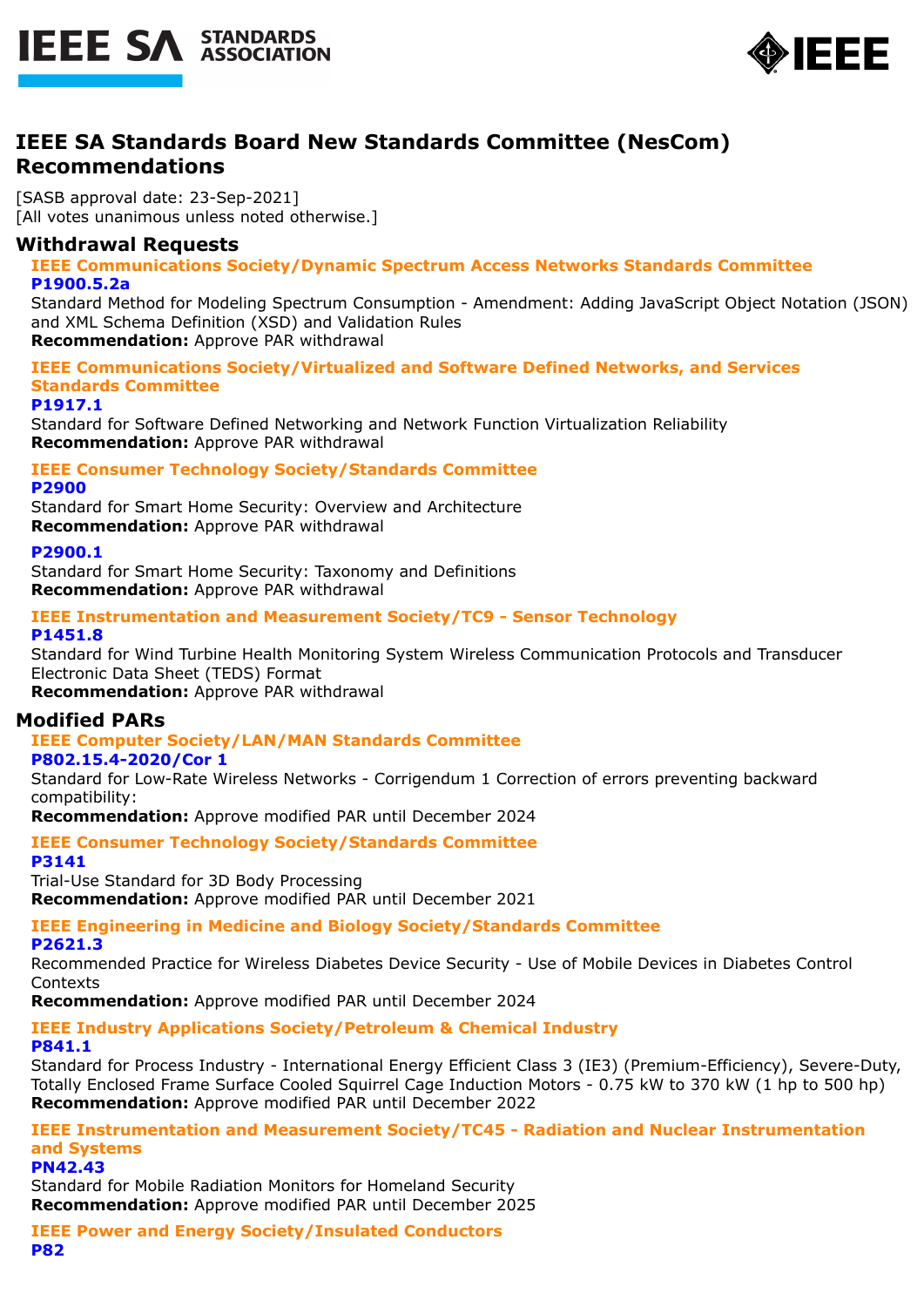Standard Test Procedure for Impulse Voltage Tests on Insulated Cables and Their Accessories **Recommendation:** Approve modified PAR until December 2024

### **IEEE Power and Energy Society/Transmission and Distribution P519**

Standard for Harmonic Control in Electric Power Systems **Recommendation:** Approve modified PAR until December 2021

## **PC135.100**

Standard for Line Hardware for Overhead Line Construction **Recommendation:** Approve modified PAR until December 2023

## **IEEE SA Board of Governors/Corporate Advisory Group**

**P2973**

Guide for Field Calibration System for Current Carrying Capacity of Overhead Transmission Lines **Recommendation:** Approve modified PAR until December 2024

### **P7130**

Standard for Quantum Technologies Definitions **Recommendation:** Approve modified PAR until December 2021

## **P7131**

Standard for Quantum Computing Performance Metrics & Performance Benchmarking **Recommendation:** Approve modified PAR until December 2022

# **Extension Requests**

**IEEE Communications Society/Edge, Fog, Cloud Communications with IOT and Big Data Standards Committee**

### **P1935**

Standard for Edge/Fog Manageability and Orchestration **Recommendation:** Approve request for an extension until December 2023

### **IEEE Communications Society/Virtualized and Software Defined Networks, and Services Standards Committee**

### **P1916.1**

Standard for Software Defined Networking and Network Function Virtualization Performance **Recommendation:** Approve request for an extension until December 2024

### **IEEE Computer Society/LAN/MAN Standards Committee**

### **P802.1Qcj**

Standard for Local and Metropolitan Area Networks -- Bridges and Bridged Networks Amendment: Automatic Attachment to Provider Backbone Bridging (PBB) services

**Recommendation:** Approve request for an extension until December 2023

### **P802.1Qcw**

Standard for Local and Metropolitan Area Networks--Bridges and Bridged Networks Amendment: YANG Data Models for Scheduled Traffic, Frame Preemption, and Per-Stream Filtering and Policing **Recommendation:** Approve request for an extension until December 2023

### **P802.11az**

Standard for Information Technology - Telecommunications and Information Exchange Between Systems Local and Metropolitan Area Networks - Specific Requirements Part 11: Wireless LAN Medium Access Control (MAC) and Physical Layer (PHY) Specifications - Enhancements for Positioning **Recommendation:** Approve request for an extension until December 2023

### **P802.15.13**

Standard for Multi-Gigabit per Second Optical Wireless Communications (OWC), with Ranges up to 200 meters, for both stationary and mobile devices

**Recommendation:** Approve request for an extension until December 2022

# **IEEE Computer Society/Smart Manufacturing Standards Committee**

### **P2671**

Standard for General Requirements of Online Detection Based on Machine Vision in Intelligent Manufacturing **Recommendation:** Approve request for an extension until December 2023

### **P2672**

Guide for General Requirements of Mass Customization **Recommendation:** Approve request for an extension until December 2023

# **IEEE Computer Society/Software & Systems Engineering Standards Committee**

### **P7002**

Data Privacy Process

**Recommendation:** Approve request for an extension until December 2022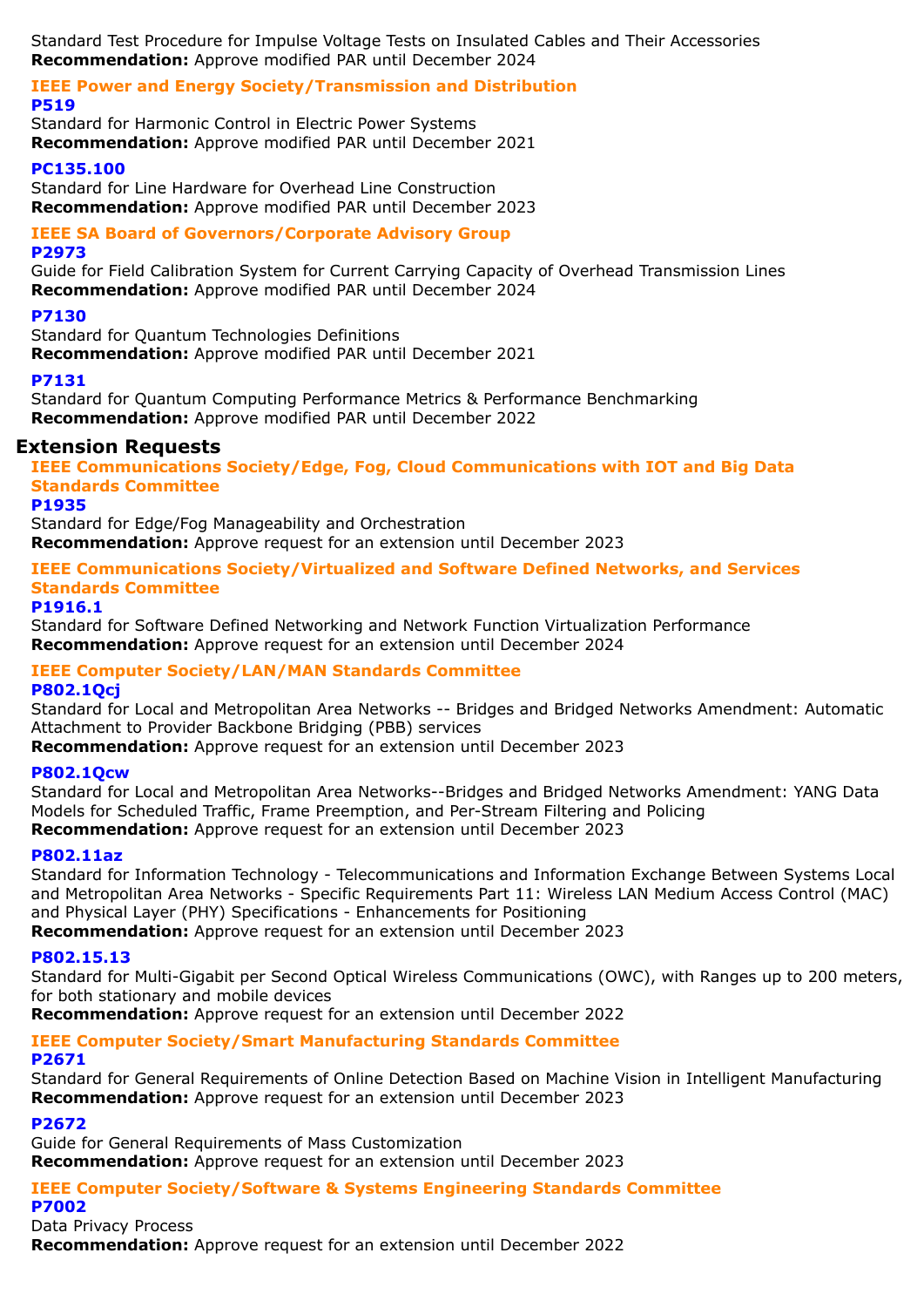### **P7003**

Algorithmic Bias Considerations

**Recommendation:** Approve request for an extension until December 2023

### **P42010**

Standard for Systems and Software Engineering - Architecture Description **Recommendation:** Approve request for an extension until December 2022

### **IEEE Electromagnetic Compatibility Society/Standards Development Committee P1597.1**

Standard for Validation of Computational Electromagnetics Computer Modeling and Simulations **Recommendation:** Approve request for an extension until December 2022

### **P2665**

Recommended Practice for Statistical Process Control for EMC Test Laboratories **Recommendation:** Approve request for an extension until December 2023

### **P2718**

Guide for Near Field Characterization of Unintentional Stochastic Radiators **Recommendation:** Approve request for an extension until December 2023

### **IEEE Instrumentation and Measurement Society/TC9 - Sensor Technology P1451.0**

Standard for a Smart Transducer Interface for Sensors, Actuators, Devices, and Systems - Common Functions, Communication Protocols, and Transducer Electronic Data Sheet (TEDS) Formats

**Recommendation:** Approve request for an extension until December 2024 (10 approve, 0 disapprove, 1 abstain)

### **P1451.5**

Standard for a Smart Transducer Interface for Sensors and Actuator - Wireless Communication Protocols and Transducer Electronic Data Sheet (TEDS) Formats

**Recommendation:** Approve request for an extension until December 2024

### **P21451-1-5**

Standard for a Smart Transducer Interface for Sensors, Actuators, and Devices - Simple Network Management Protocol (SNMP) for Networked Device Communication

**Recommendation:** Approve request for an extension until December 2024

### **IEEE Power and Energy Society/Power System Relaying and Control**

**PC37.101**

Guide for Generator Ground Protection **Recommendation:** Approve request for an extension until December 2024

### **IEEE Power and Energy Society/Switchgear**

### **PC37.75**

Standard for Pad-Mounted, Pole-Mounted and Submersible Switchgear Enclosures and Associated Control Enclosures - Coastal and Non-Coastal Environmental Integrity **Recommendation:** Approve request for an extension until December 2023

#### **IEEE Power and Energy Society/Transformers PC57.12.38**

Standard for Pad-Mounted-Type, Self-Cooled, Single-Phase Distribution Transformers 250 kVA and Smaller: High Voltage, 34 500 GrdY/19 920 V and Below; Low Voltage, 480/240 V and Below **Recommendation:** Approve request for an extension until December 2023

### **PC57.12.44**

Standard Requirements for Secondary Network Protectors **Recommendation:** Approve request for an extension until December 2022

### **PC57.13.9**

Standard for Power-Line Carrier Coupling Capacitors and Coupling Capacitor Voltage Transformers **Recommendation:** Approve request for an extension until December 2023

# **IEEE Power and Energy Society/Transmission and Distribution**

### **P1218**

Trial-Use Guide for Maintenance of Wood Transmission and Distribution Line Structures **Recommendation:** Approve request for an extension until December 2023

**IEEE Robotics and Automation Society/Standing Committee for Standards P2751**

3D Map Data Representation for Robotics and Automation

**Recommendation:** Approve request for an extension until December 2023

### **IEEE Vehicular Technology Society/Communications Based Train Control and Signals**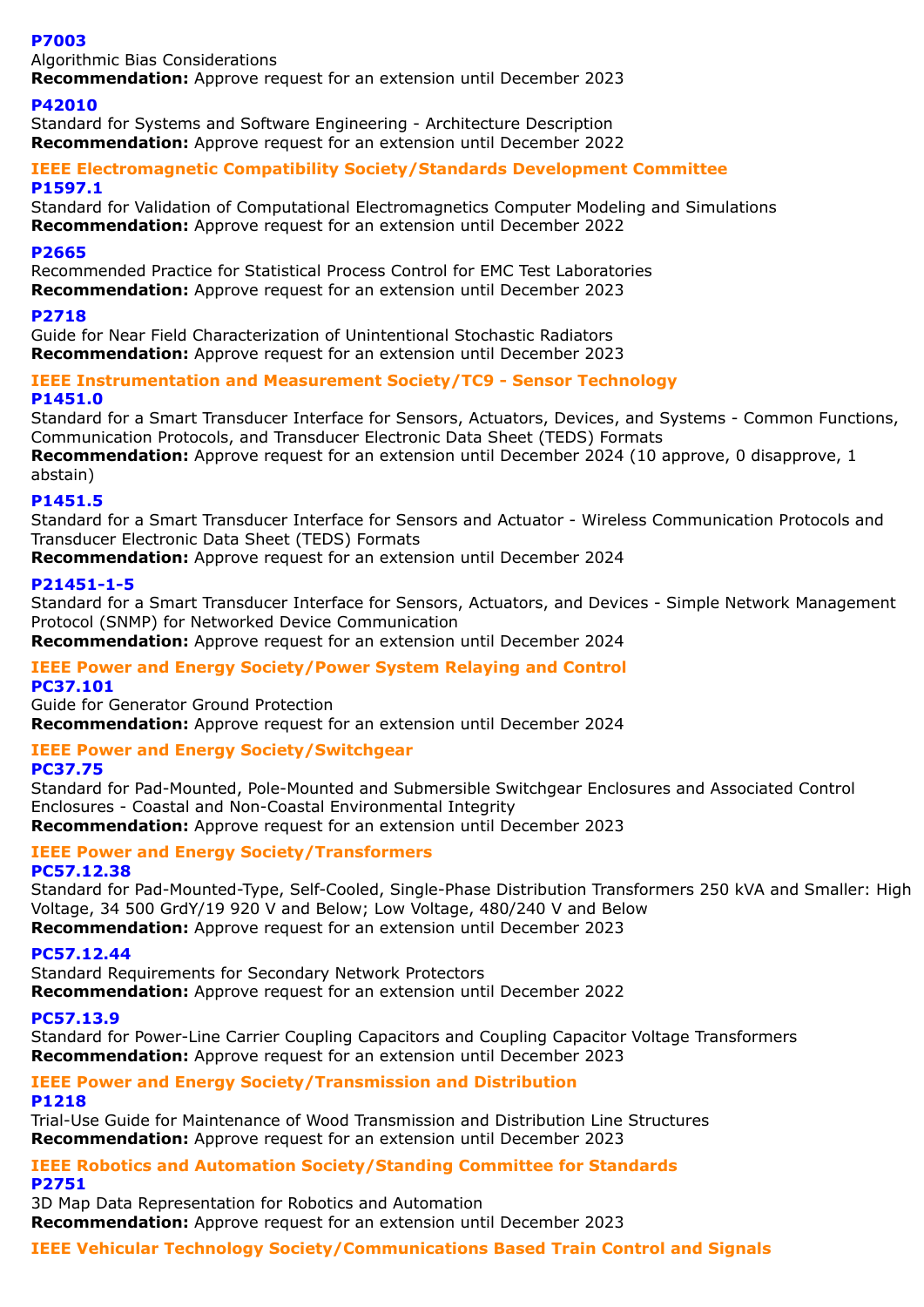### **P1474.1**

Standard for Communications-Based Train Control (CBTC) Performance and Functional Requirements **Recommendation:** Approve request for an extension until December 2023

**IEEE-SASB Coordinating Committees/SCC21 - Fuel Cells, Photovoltaics, Dispersed Generation, and Energy Storage**

### **P1547.2**

Application Guide for IEEE Std 1547(TM), IEEE Standard for Interconnecting Distributed Resources with Electric Power Systems

**Recommendation:** Approve request for an extension until December 2022

### **New PARs**

**IEEE Communications Society/Access and Core Networks Standards Committee P1937.6**

Standard for Unmanned Aerial Vehicle (UAV) Light Detection and Ranging (LiDAR) Remote Sensing Operation **Recommendation:** Approve new PAR until December 2025 (8 approve, 0 disapprove, 2 abstain)

### **P1937.7**

Standard for the Unmanned Aerial Vehicle (UAV) Polarimetric Remote Sensing Method for Earth Observation Applications

**Recommendation:** Approve new PAR until December 2025 (8 approve, 0 disapprove, 2 abstain)

### **P1937.8**

Standard for Functional and Interface Requirements for Unmanned Aerial Vehicle (UAV) Cellular Communication Terminals

**Recommendation:** Approve new PAR until December 2025 (8 approve, 0 disapprove, 2 abstain)

### **P1937.9**

Requirements for External Power and Power Management Interfaces for Unmanned Aerial Vehicle **Recommendation:** Approve new PAR until December 2025 (8 approve, 0 disapprove, 2 abstain)

### **IEEE Communications Society/Mobile Communication Networks Standards Committee P1954**

Standard for Self-Organizing Spectrum-Agile Unmanned Aerial Vehicles Communications **Recommendation:** Approve new PAR until December 2025 (8 approve, 0 disapprove, 2 abstain)

# **IEEE Computer Society/Artificial Intelligence Standards Committee**

### **P3110**

Standard for Computer Vision (CV) - Algorithms, Application Programming Interfaces (API), and Technical Requirements for Deep Learning Framework

Recommendation: Approve new PAR until December 2025 (9 approve, 0 disapprove, 2 abstain [Fathy])

### **P7015**

Standard for Data and Artificial Intelligence (AI) Literacy, Skills, and Readiness **Recommendation:** Approve new PAR until December 2025

# **IEEE Computer Society/Blockchain and Distributed Ledgers**

### **P3220**

Guide for the Application of Non-Fungible Token (NFT) Based Digital Asset **Recommendation:** Approve new PAR until December 2025 (9 approve, 0 disapprove, 2 abstain)

# **IEEE Computer Society/Cloud Computing Standards Committee**

# **P2304**

Standard for Cloud Computing Shared Function Model **Recommendation:** Approve new PAR until December 2025

# **IEEE Computer Society/Data Compression Standards Committee**

**P1857.11**

Standard for Neural Network-Based Image Coding **Recommendation:** Approve new PAR until December 2025

# **P1857.12**

Standard for Smart Media Transport **Recommendation:** Approve new PAR until December 2025 (9 approve, 0 disapprove, 2 abstain)

# **IEEE Computer Society/LAN/MAN Standards Committee**

# **P802.3de**

Standard for Ethernet Amendment: Enhancements to the MAC Merge function and the Time Synchronization Service Interface (TSSI) to Include Point-to-Point 10 Mb/s Single Pair Ethernet

# **Recommendation:** Approve new PAR until December 2025

# **P802.15.4ab**

Standard for Low-Rate Wireless Network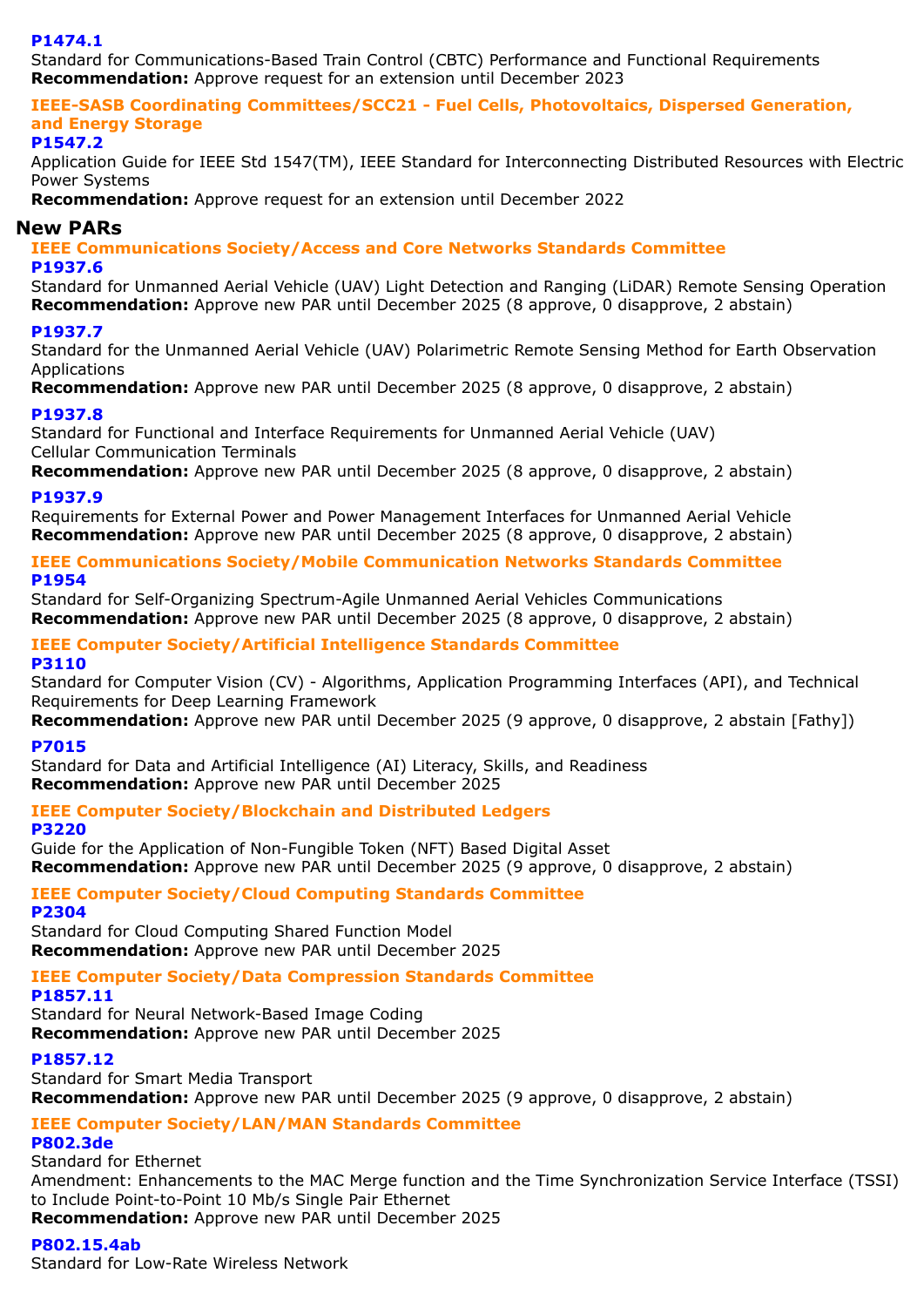Amendment: Enhanced Ultra Wide-Band (UWB) Physical Layers (PHYs) and Associated Medium Access and Control (MAC) sublayer Enhancements

**Recommendation:** Approve new PAR until December 2025

# **P802.15.6a**

Standard for Local and Metropolitan Area Networks - Part 15.6: Wireless Body Area Networks Amendment: Dependable Human and Vehicle Body Area Networks **Recommendation:** Approve new PAR until December 2025

# **P802.15.14**

Standard for Impulse Radio Ultra Wideband Wireless Ad Hoc Networks **Recommendation:** Approve new PAR until December 2025

# **P802.15.15**

Standard for Wireless Ad Hoc Networks **Recommendation:** Approve new PAR until December 2025

# **IEEE Computer Society/Microprocessor Standards Committee**

# **P3109**

Standard for Arithmetic Formats for Machine Learning **Recommendation:** Approve new PAR until December 2025

## **IEEE Computer Society/Software & Systems Engineering Standards Committee P15026-3**

Systems and Software Engineering - Systems and Software Assurance - Part 3: System Integrity Levels **Recommendation:** Approve new PAR until December 2025

# **IEEE Consumer Technology Society/Standards Committee**

### **P2089.1**

Standard for Online Age Verification **Recommendation:** Approve new PAR until December 2025

### **IEEE Industry Applications Society/Industrial Power Conversion Systems Department P3114**

Standard for Datasheet Parameters and Testing Protocols for Ultraviolet (UV) Light-emitting Diodes (LEDs) **Recommendation:** Approve new PAR until December 2025

# **IEEE Instrumentation and Measurement Society/TC9 - Sensor Technology**

### **P1451.5p**

Standard for Radio Frequency Channel Specifications for Performance Assessment of Industrial Wireless Systems **Recommendation:** Approve new PAR until December 2025

# **IEEE Photonics Society/Standards Committee**

### **P3111**

Guide for Test and Inspection of Laser Devices Used for Remote Removal of Foreign Matter in Public Infrastructure Equipment

**Recommendation:** Approve new PAR until December 2025

#### **IEEE Power and Energy Society/Transformers PC57.107**

Recommended Practice for Developing Design-Specific Operational Limits for Transformers Connected to Generators or Power Systems Subject to Significant Short-Term Changes in Voltage or Frequency **Recommendation:** Approve new PAR until December 2025

### **PC57.141**

Guide for Detection, Monitoring, and Evaluation of Winding Deformation in Liquid-Immersed Power Transformers **Recommendation:** Approve new PAR until December 2025

# **IEEE Power and Energy Society/Transmission and Distribution**

### **P3102**

Standard for Conservation Voltage Reduction (CVR) Data Collection and Management Procedures **Recommendation:** Approve new PAR until December 2025

# **IEEE Power Electronics Society/Standards Committee**

### **P3105**

Recommended Practice for Design and Integration of Solid State Transformers in Electric Grid **Recommendation:** Approve new PAR until December 2025

# **IEEE Reliability Society/IEEE Reliability**

### **P3106**

Standard for Telecommunication System Reliability Indices **Recommendation:** Approve new PAR until December 2025

### **IEEE Robotics and Automation Society/Standing Committee for Standards**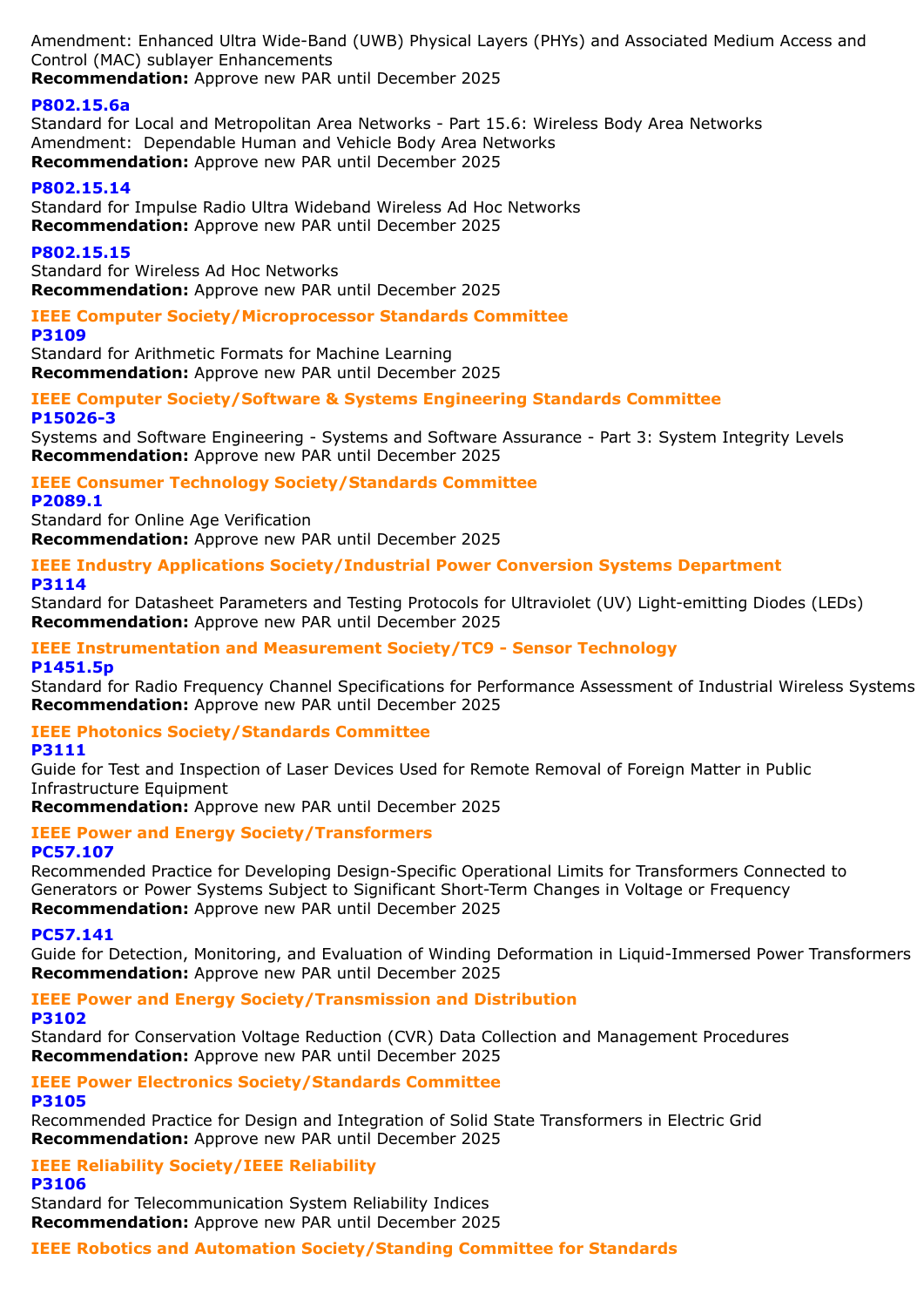### **P3107**

Standard Terminology for Human-Robot Interaction

**Recommendation:** Approve new PAR until December 2025

## **P3108**

Recommended Practice for Human-Robot Interaction Design of Human Subject Studies **Recommendation:** Approve new PAR until December 2025

#### **IEEE SA Board of Governors/Corporate Advisory Group P3115**

Guide for the Technical Specification of 5G (5th Generation Mobile Network) Power Communication Terminal **Recommendation:** Approve new PAR until December 2025

# **IEEE Society on Social Implications of Technology/Social Implications of Technology Standards Committee**

### **P3119**

Standard for the Procurement of Artificial Intelligence and Automated Decision Systems **Recommendation:** Approve new PAR until December 2025

### **IEEE Vehicular Technology Society/Automated Vehicles Standards Committee P3116**

Standard for Automotive Radar Performance Metrics and Testing Methods for Advanced Driver Assistance Systems (ADAS) and Automated Driving System (ADS) Applications **Recommendation:** Approve new PAR until December 2025

# **PARs for the Revision of Standards**

**IEEE Communications Society/Dynamic Spectrum Access Networks Standards Committee P1900.5.2**

Standard Method for Modeling Spectrum Consumption **Recommendation:** Approve PAR for the revision of a standard until December 2025

# **IEEE Computer Society/Data Compression Standards Committee**

**P1857.2**

Standard for Advanced Audio Coding

**Recommendation:** Approve PAR for the revision of a standard until December 2025 (10 approve, 0 disapprove, 1 abstain)

### **IEEE Computer Society/Simulation Interoperability Stds Organization/Stds Activity Committee P1730**

Recommended Practice for Distributed Simulation Engineering and Execution Process (DSEEP) **Recommendation:** Approve PAR for the revision of a standard until December 2025

### **IEEE Computer Society/Software & Systems Engineering Standards Committee P32430**

Standard for Software Non-Functional Sizing Measurements **Recommendation:** Approve PAR for the revision of a standard until December 2025

**IEEE Industry Applications Society/Industrial Power Conversion Systems Department P114**

Standard Test Procedure for Single-Phase Induction Motors **Recommendation:** Approve PAR for the revision of a standard until December 2025

### **IEEE Industry Applications Society/Petroleum & Chemical Industry P45.1**

Recommended Practice for Electrical Installations on Shipboard - Design

# **Recommendation:** Approve PAR for the revision of a standard until December 2025

### **P515.1**

Standard for the Testing, Design, Installation, and Maintenance of Electrical Resistance Trace Heating for Commercial Applications

**Recommendation:** Approve PAR for the revision of a standard until December 2025

# **IEEE Instrumentation and Measurement Society/TC45 - Radiation and Nuclear Instrumentation and Systems**

### **PN42.38**

Standard for Spectroscopy-Based Portal Monitors Used for Homeland Security **Recommendation:** Approve PAR for the revision of a standard until December 2025

# **IEEE Power and Energy Society/Insulated Conductors**

# **P404**

Standard for Extruded and Laminated Dielectric Shielded Cable Joints Rated 2.5 kV to 500 kV **Recommendation:** Approve PAR for the revision of a standard until December 2025

# **IEEE Power and Energy Society/Switchgear**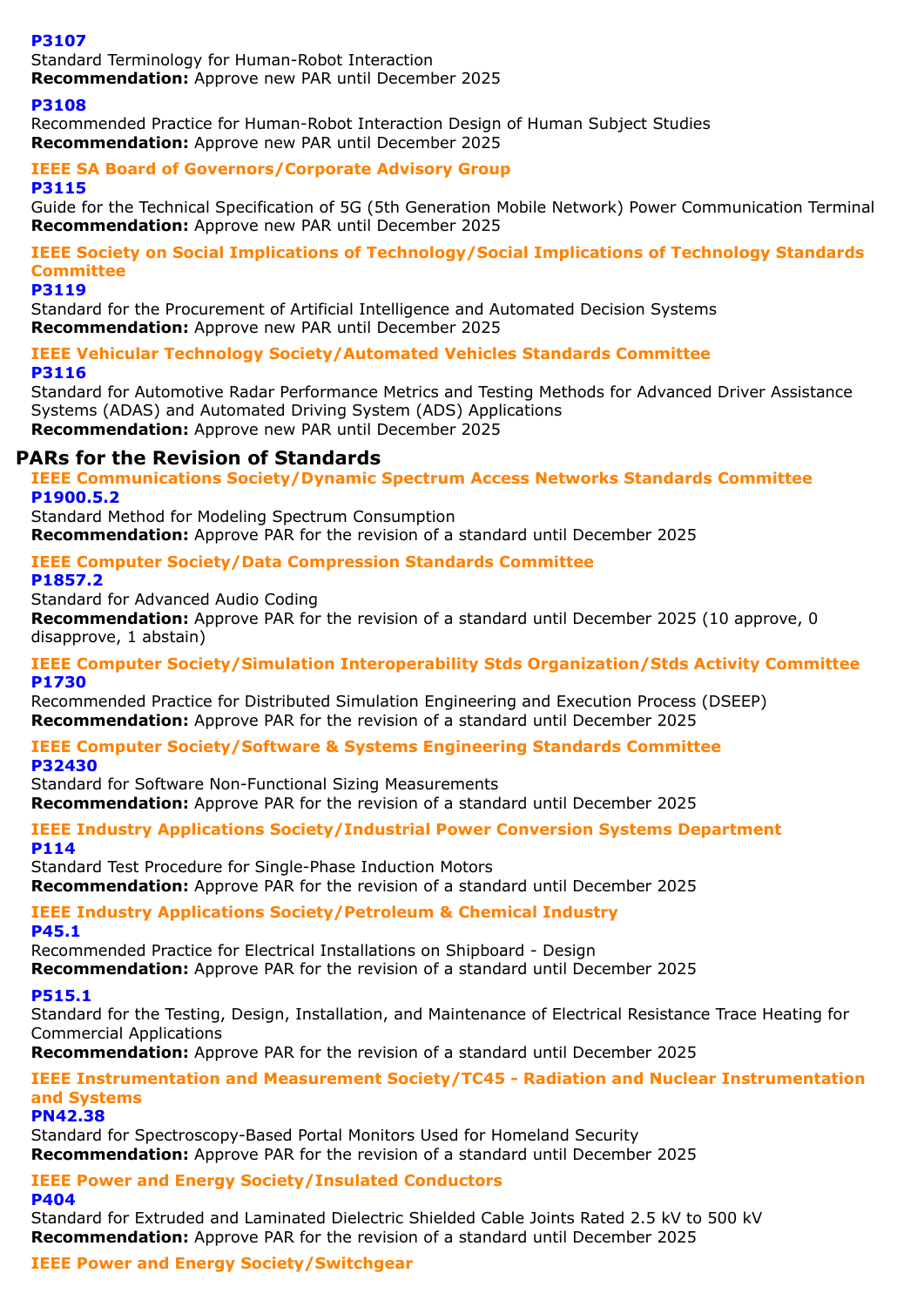### **PC37.20.6**

Standard for 4.76 kV to 48.3 kV Rated Ground and Test Devices Used in Enclosures **Recommendation:** Approve PAR for the revision of a standard until December 2025 (10 approve, 0 disapprove, 1 abstain)

**IEEE Power and Energy Society/Transformers**

### **P65700-19-03**

Standard - Bushings for DC Application **Recommendation:** Approve PAR for the revision of a standard until December 2025

### **PC57.155**

Guide for the Interpretation of Gases Generated in Natural and Synthetic Ester Liquid Type Transformers **Recommendation:** Approve PAR for the revision of a standard until December 2025

### **PC57.637**

Guide for Reclamation and Reconditioning of Insulating Liquids **Recommendation:** Approve PAR for the revision of a standard until December 2025

**IEEE Power and Energy Society/Transmission and Distribution**

### **P1048**

Guide for Protective Grounding of Power Lines

**Recommendation:** Approve PAR for the revision of a standard until December 2025

### **P1067**

Guide for In-Service Use, Care, and Maintenance, of Conductive Clothing for Use on Voltages up to 765 kV AC and +/-750 kV DC

**Recommendation:** Approve PAR for the revision of a standard until December 2025

# **IEEE Vehicular Technology Society/Intelligent Transportation Systems**

#### **P1609.2.1**

Standard for Wireless Access in Vehicular Environments (WAVE) - Certificate Management Interfaces for End Entities

**Recommendation:** Approve PAR for the revision of a standard until December 2025